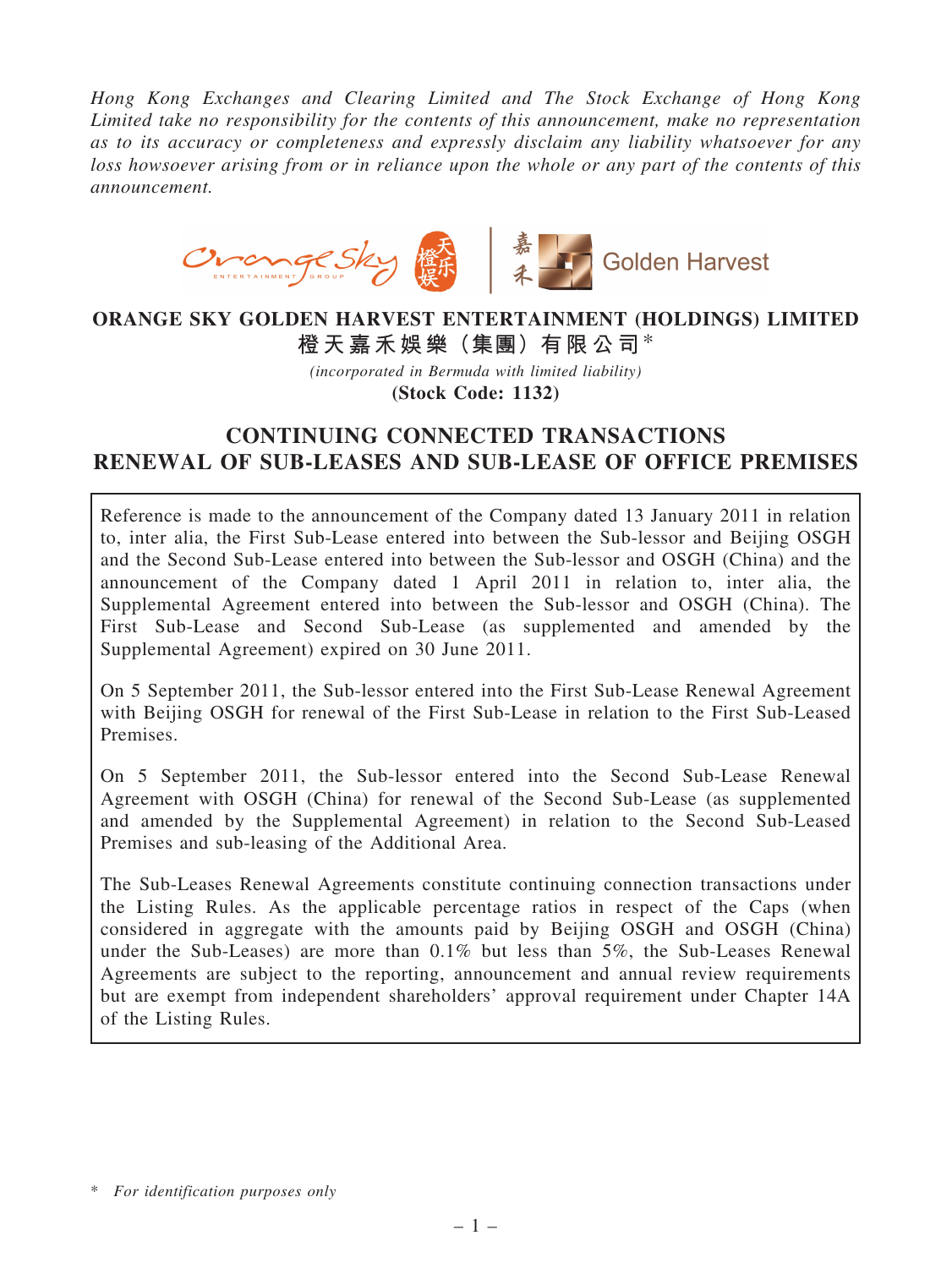Reference is made to:

- (a) the announcement of the Company dated 13 January 2011 in relation to, inter alia, the First Sub-Lease entered into between the Sub-lessor and Beijing OSGH and the Second Sub-Lease entered into between the Sub-lessor and OSGH (China), both for a term of one year commencing from 1 July 2010 to 30 June 2011; and
- (b) the announcement of the Company dated 1 April 2011 in relation to, inter alia, the Supplemental Agreement entered into between the Sub-lessor and OSGH (China), under which the total floor area of the Second Sub-Leased Premises was increased by 106 square metres.

The First Sub-Lease and Second Sub-Lease (as supplemented and amended by the Supplemental Agreement) expired on 30 June 2011.

The Board announces that on 5 September 2011, the Sub-lessor entered into the First Sub-Lease Renewal Agreement and the Second Sub-Lease Renewal Agreement with Beijing OSGH and OSGH (China) respectively. The Sub-Leases Renewal Agreements constitute continuing connection transactions under the Listing Rules. The principal terms of the Sub-Leases Renewal Agreements are as follows:

### PRINCIPAL TERMS OF THE SUB-LEASES RENEWAL AGREEMENTS

#### (1) The First Sub-Lease Renewal Agreement

| Date:                    | 5 September 2011                                                                                                                                                                                                                                                                                                   |
|--------------------------|--------------------------------------------------------------------------------------------------------------------------------------------------------------------------------------------------------------------------------------------------------------------------------------------------------------------|
| <b>Parties:</b>          | The Sub-lessor as sub-lessor<br>Beijing OSGH as sub-lessee                                                                                                                                                                                                                                                         |
| <b>Renewal Premises:</b> | Part of First Floor and Second Floor of House No.3 at No. 1<br>Anjialou, Xiaoliangmaqiao Ave, Chaoyang District, Beijing,<br>the PRC, with a total floor area of approximately 166.49<br>square metres.                                                                                                            |
|                          | The premises forms part of the property (with total floor area<br>of approximately 7,890.17 square metres) leased to the Sub-<br>lessor at the same location under a head lease from a third<br>party independent from the Company and its connected<br>persons for a term of eighteen years since 1 January 2008. |
| Term:                    | Two years, commencing from 1 July 2011 and expiring on 30<br>June 2013 (both days inclusive)                                                                                                                                                                                                                       |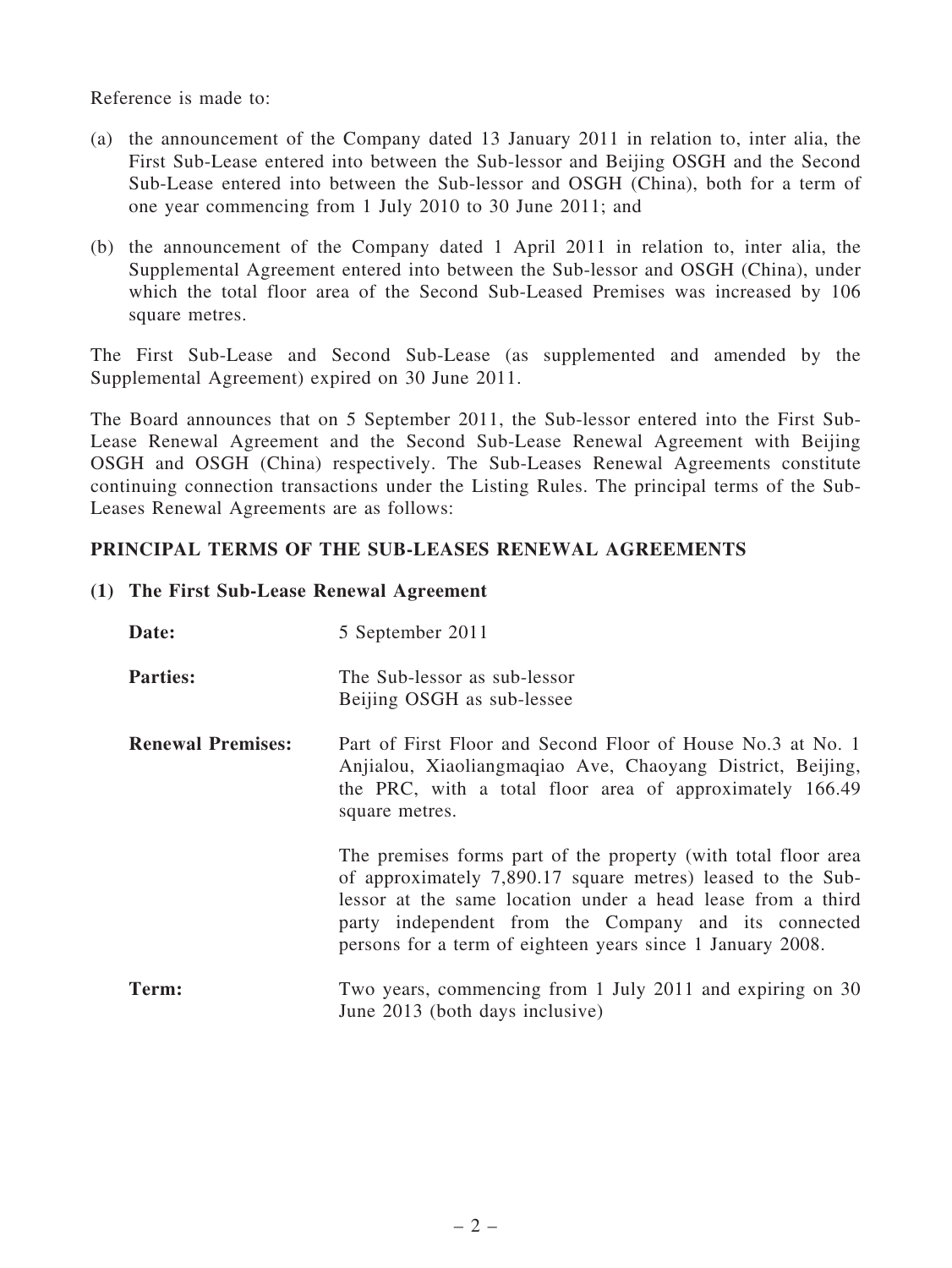| <b>Rental and</b><br>management fee:       | Rental:<br>RMB5.2 per square metre per day (exclusive of management<br>fee, other outgoings and government levies), equivalent to an<br>amount of RMB315,998.02 (equivalent to<br>approximate<br>approximately HK\$379,197.62) per annum                                                                                              |
|--------------------------------------------|---------------------------------------------------------------------------------------------------------------------------------------------------------------------------------------------------------------------------------------------------------------------------------------------------------------------------------------|
|                                            | Management fee:<br>RMB0.61 per square metre per day, equivalent to<br>an<br>approximate amount of RMB37,069.00<br><i>(equivalent)</i><br>to<br>approximately HK\$44,482.80) per annum                                                                                                                                                 |
|                                            | The rental and management fee are payable in cash in advance<br>on an annual basis and shall be paid by Beijing OSGH within<br>20 business days after receipt of the Sub-lessor's invoice to be<br>issued upon signing of the First Sub-Lease Renewal<br>Agreement and commencement of the subsequent year                            |
| Deposit:                                   | RMB88,266.75 (equivalent to approximately HK\$105,920.10)<br>(being the aggregate amount of three months' rentals and<br>management fees) payable by Beijing OSGH to the Sub-lessor<br>upon signing of the First Sub-Lease Renewal Agreement                                                                                          |
| User:                                      | The premises shall be used as office.                                                                                                                                                                                                                                                                                                 |
| Others:                                    | Two complimentary car parking spaces will be provided by<br>the Sub-lessor to Beijing OSGH for its use during the term of<br>the First Sub-Lease Renewal Agreement. Beijing OSGH shall<br>have the priority right to continue to sub-lease the First Sub-<br>Leased Premises upon expiry of the First Sub-Lease Renewal<br>Agreement. |
| (2) The Second Sub-Lease Renewal Agreement |                                                                                                                                                                                                                                                                                                                                       |
| Date:                                      | 5 September 2011                                                                                                                                                                                                                                                                                                                      |

**Parties:** The Sub-lessor as sub-lessor

OSGH (China) as sub-lessee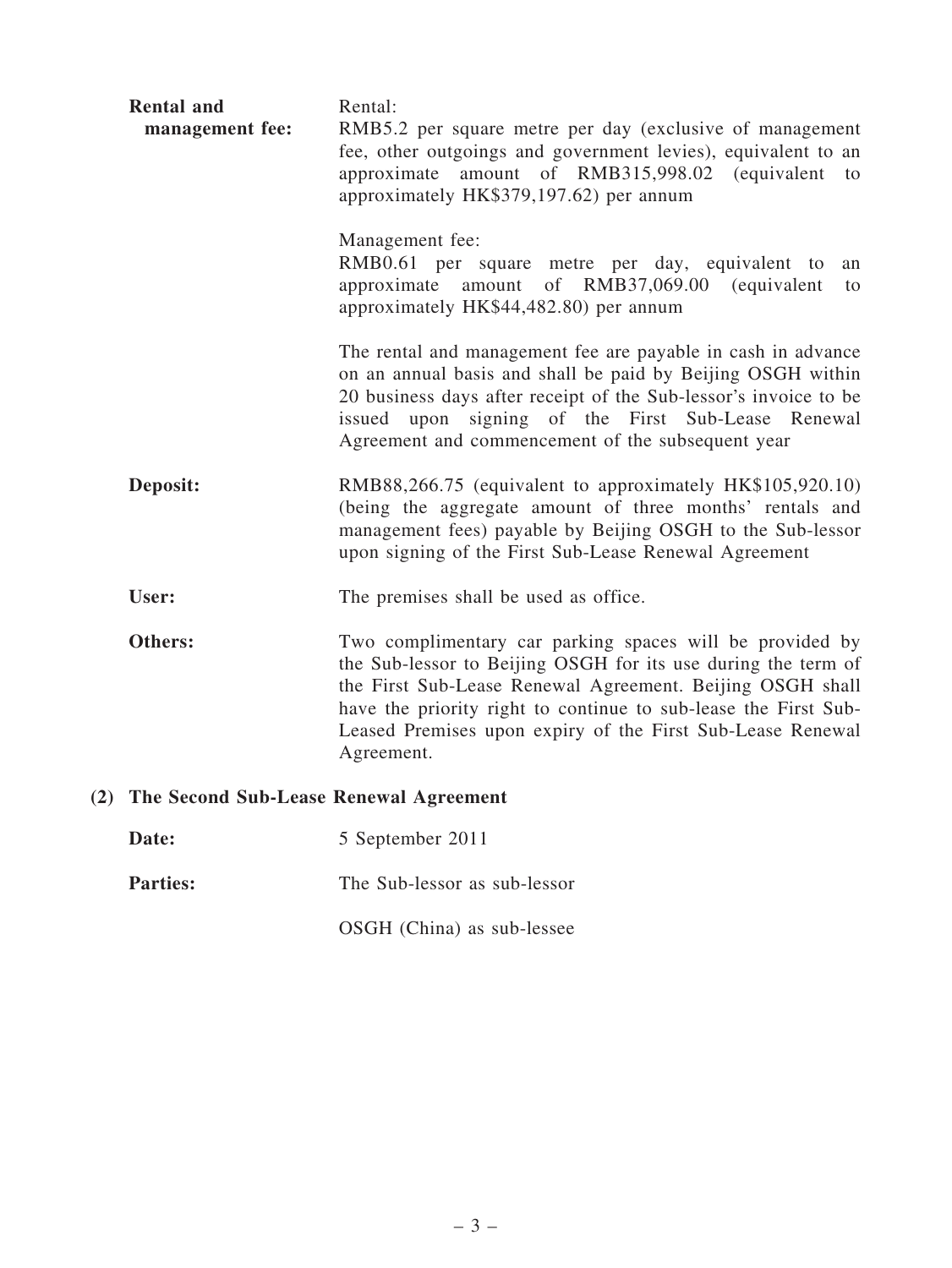| <b>Renewal Premises</b><br>and Additional<br>Area: | Part of First Floor, Second Floor and Third Floor of House<br>No.3 at No. 1 Anjialou, Xiaoliangmaqiao Ave, Chaoyang<br>District, Beijing, the PRC, with a total floor area of<br>approximately $1,424.95$<br>square<br>metres<br>comprising<br>approximately 1,354.95 square metres sub-leased under the<br>Second Sub-Lease (as supplemented and amended by the<br>Supplemental Agreement) and an additional floor area of<br>approximately 70 square metres sub-leased under the Second<br>Sub-Lease Renewal Agreement |
|----------------------------------------------------|--------------------------------------------------------------------------------------------------------------------------------------------------------------------------------------------------------------------------------------------------------------------------------------------------------------------------------------------------------------------------------------------------------------------------------------------------------------------------------------------------------------------------|
|                                                    | The premises forms part of the property (with total floor area<br>of approximately 7,890.17 square metres) leased to the Sub-<br>lessor at the same location under a head lease from a third<br>party independent from the Company and its connected<br>persons for a term of eighteen years since 1 January 2008                                                                                                                                                                                                        |
| Term:                                              | Two years, commencing from 1 July 2011 and expiring on 30<br>June 2013 (both days inclusive)                                                                                                                                                                                                                                                                                                                                                                                                                             |
| User:                                              | The premises shall be used as office.                                                                                                                                                                                                                                                                                                                                                                                                                                                                                    |
| <b>Rental and</b><br><b>Management Fee:</b>        | Rental:<br>RMB5.2 per square metre per day (exclusive of management<br>fee, other outgoings and government levies), equivalent to an<br>approximate amount of RMB2,704,555.10 (equivalent to<br>approximately HK\$3,245,466.12) per annum                                                                                                                                                                                                                                                                                |
|                                                    | Management fee:<br>RMB0.61 per square metre per day, equivalent to<br>an<br>amount of RMB317,265.12 (equivalent<br>approximate<br>to<br>approximately HK\$380,718.14) per annum                                                                                                                                                                                                                                                                                                                                          |
|                                                    | The rental and management fee are payable in cash in advance<br>on an annual basis and shall be paid by OSGH (China) within<br>20 business days after receipt of the Sub-lessor's invoice to be<br>issued upon signing of the Second Sub-Lease Renewal<br>Agreement and commencement of the subsequent year                                                                                                                                                                                                              |
| Deposit:                                           | RMB755,455.05 (equivalent to approximately HK\$906,546.06)<br>(being the aggregate amount of three months' rentals and                                                                                                                                                                                                                                                                                                                                                                                                   |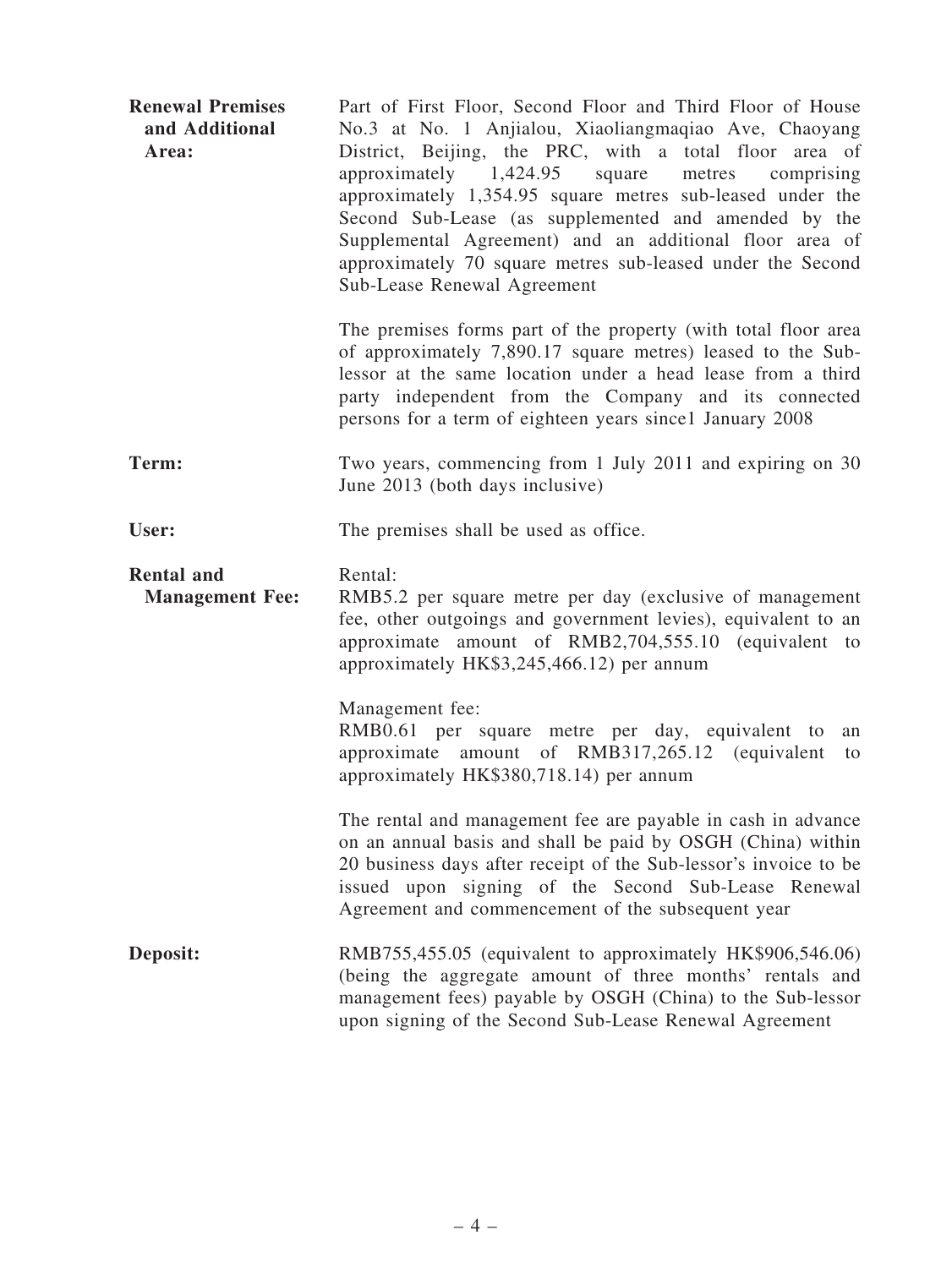Others: Two complimentary car parking spaces will be provided by the Sub-lessor to OSGH (China) for its use during the term of the Second Sub-Lease Renewal Agreement. OSGH (China) shall have the priority right to continue to sublease the Second Sub-Leased Premises and the Additional Area upon expiry of the Second Sub-Lease Renewal Agreement.

#### ANNUAL CAPS

For the purposes of Chapter 14A of the Listing Rules, the annual caps in respect of the Sub-Leases as renewed by the Sub-Leases Renewal Agreements for the years ending 31 December 2011, 31 December 2012 and 31 December 2013 shall be as follows:

| (a) | For the year ending 31 December 2011<br>(from 1 January 2011 to 31 December 2011)<br>(Note) | Approximately RMB3,050,000<br>(equivalent to approximately<br>HK\$3,660,000) |
|-----|---------------------------------------------------------------------------------------------|------------------------------------------------------------------------------|
|     | (b) For the year ending 31 December 2012<br>(from 1 January 2012 to 31 December 2012)       | Approximately RMB3,500,000<br>(equivalent to approximately<br>HK\$4,200,000) |
| (c) | For the year ending 31 December 2013<br>(from 1 January 2013 to 30 June 2013)               | Approximately RMB1,750,000<br>(equivalent to approximately<br>HK\$2,100,000) |

The terms of the Sub-Leases Renewal Agreements were negotiated on arm's length basis and are on normal commercial terms. The rentals and management fees of the Sub-Leases Renewal Agreements were determined by reference to the prevailing market rent of similar properties in the nearby locations. The Caps are determined based on the estimated approximate rental and management fee payable to the Sub-lessor under the Sub-Leases Renewal Agreements by Beijing OSGH and OSGH (China).

Note:

The cap amount for the year ending 31 December 2011 includes the amount of rental and management fee paid to the Sub-Lessor under the Sub-Leases by Beijing OSGH and OSGH (China) for the period from 1 January 2011 to 30 June 2011.

#### REASONS FOR ENTERING INTO THE CONTINUING CONNECTED TRANSACTIONS

Due to the growth and expansion of the Group's operation in the PRC, the Board considers that an office of larger floor area is required to cope with such growth and expansion. In addition, the renewal of the Sub-Leases pursuant to the Sub-Leases Renewal Agreements will continue to allow the Group to maintain the present office at the same premises under the Sub-Leases without the hassle of relocation of the office which is conducive to maintaining operating efficiency and minimizing time wastage.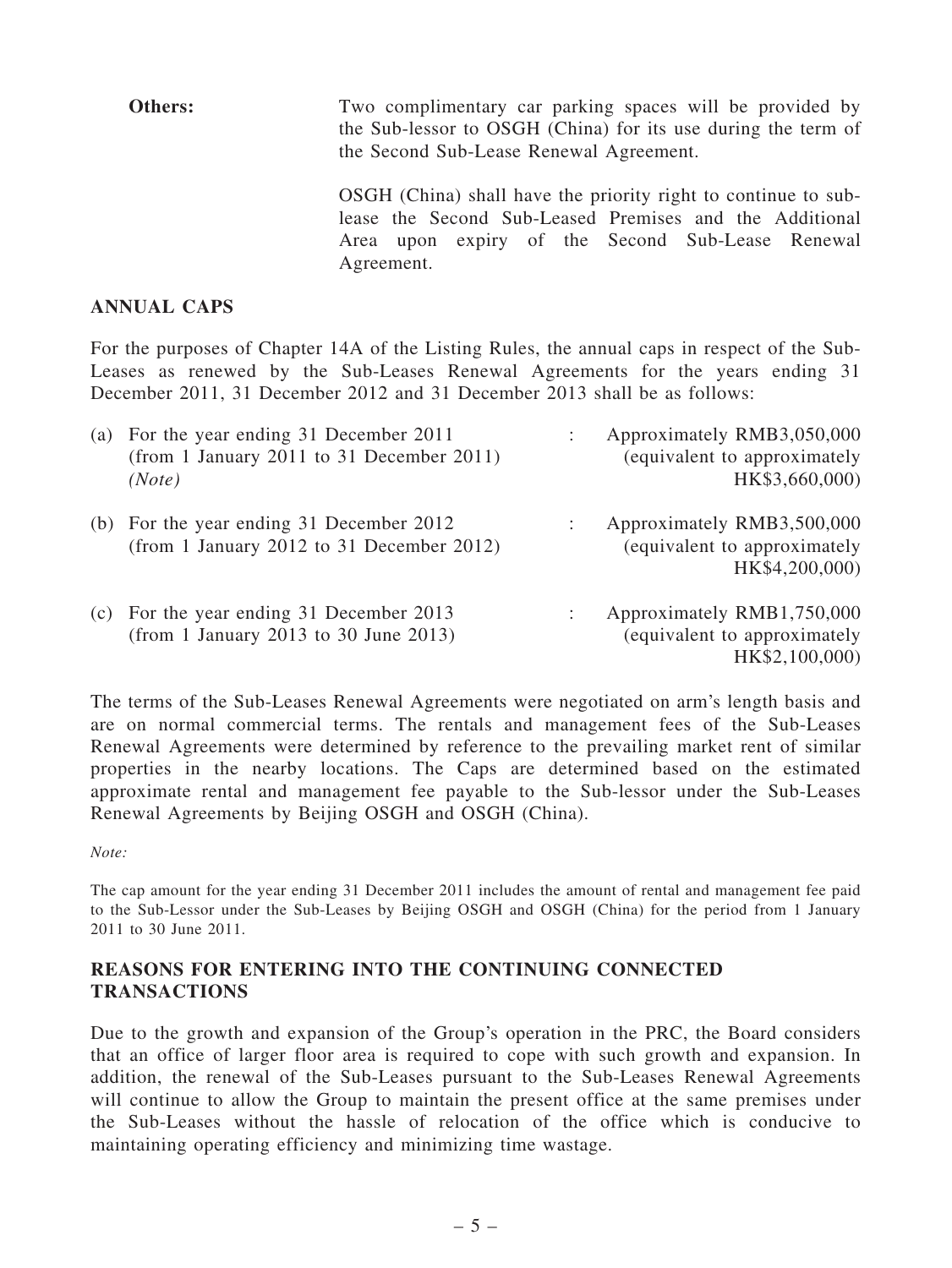The Directors (including the independent non-executive Directors) are of the view that the terms of the Sub-Leases Renewal Agreements have been entered into in the ordinary and usual course of business of the Group and are on normal commercial terms and the terms thereof and the Caps are fair and reasonable and in the interests of the Company and the shareholders of the Company as a whole.

### INFORMATION OF THE COMPANY AND THE SUB-LESSOR

The Company is an investment holding company incorporated in Bermuda with limited liability, the shares of which are listed on the Main Board of the Stock Exchange. The principal activities of the Group consist of worldwide film and video distribution, film exhibition in Hong Kong, PRC, Taiwan and Singapore and films and television programmes production, provision of advertising and consulting services in PRC.

The principal business of the Sub-lessor is investment holding.

### LISTING RULES IMPLICATIONS

Mr. Wu is a Director and a substantial shareholder of the Company beneficially owning approximately 63.95% in aggregate of the issued share capital of the Company as at the date of this announcement through his direct holding of approximately 0.19% of the issued share capital of the Company and through Orange Sky, Skyera, Mainway and Cyber. Under the Listing Rules, Mr. Wu and his associates are, therefore, connected persons of the Company. As the entire equity interest of the Sub-lessor is owned by Mr. Wu, the Sub-lessor is an associate of Mr. Wu and accordingly, a connected person of the Company, and the Sub-Leases Renewal Agreements constitute continuing connected transactions under Chapter 14A of the Listing Rules.

As the applicable percentage ratios in respect of the Caps (when considered in aggregate with the amounts paid by Beijing OSGH and OSGH (China) under the Sub-Leases) are more than 0.1% but less than 5%, the Sub-Leases Renewal Agreements are subject to the reporting, announcement and annual review requirements but are exempt from independent shareholders' approval requirement under Chapter 14A of the Listing Rules.

Ms. Wu Keyan is the sister of Mr. Wu and is an associate of Mr. Wu under Chapter 14A of the Listing Rules. In view of their interests above, Mr. Wu and Ms. Wu Keyan have abstained from voting on the relevant board resolution(s) for approving the Sub-Leases Renewal Agreements. Other than Mr. Wu and Ms. Wu Keyan, none of the Directors has material interest in the transactions contemplated under the Sub-Leases Renewal Agreements and none of them is required to abstain from voting on the relevant board resolutions.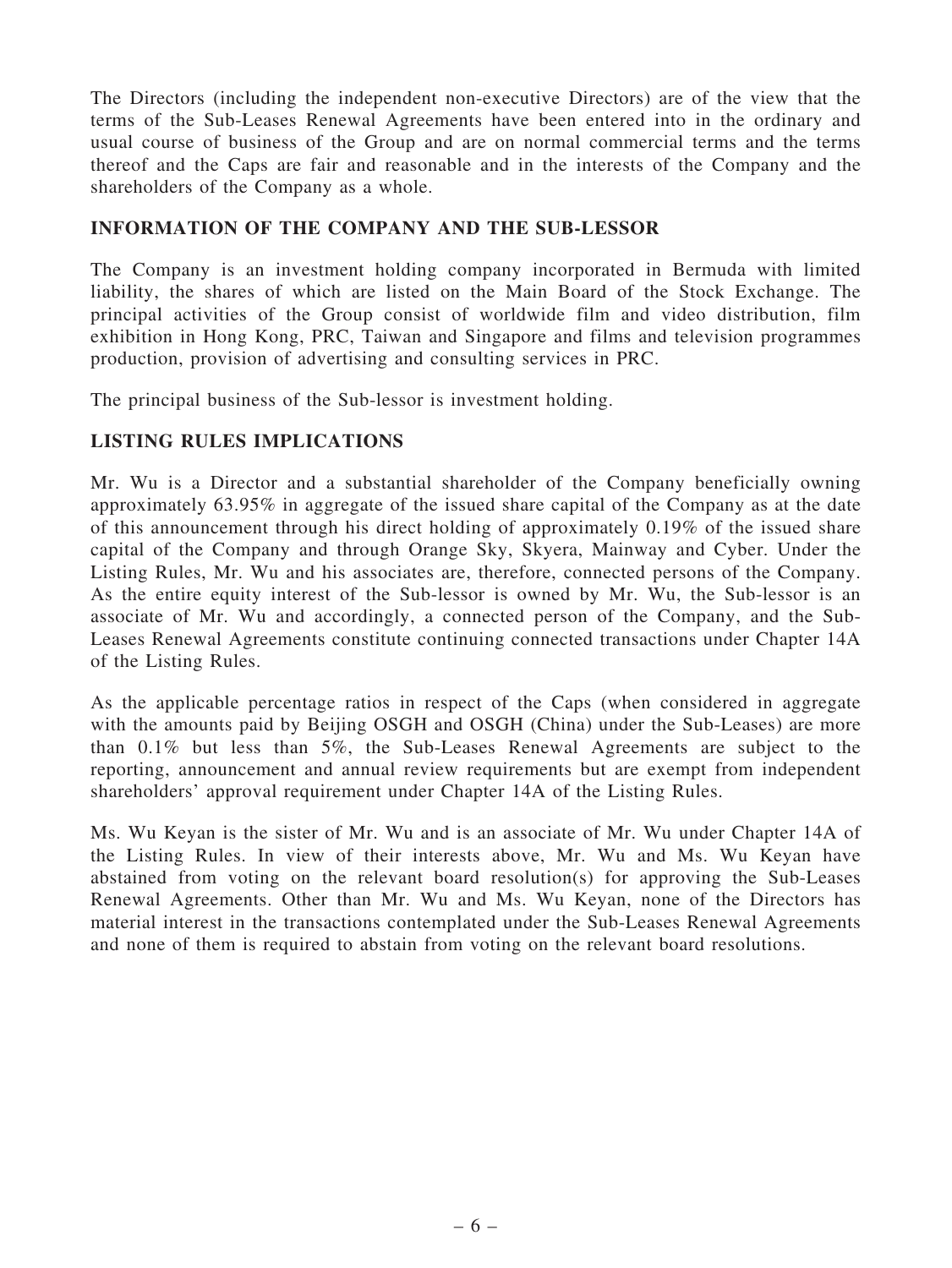## DEFINITIONS

In this announcement, the following expressions shall have the following meanings unless that context requires otherwise:

| "Additional Area"     | Part of Third Floor of House No.3 at No. 1 Anjialou,<br>Xiaoliangmaqiao Ave, Chaoyang District, Beijing, the PRC,<br>with the floor area of approximately 70 square metres sub-<br>let to OSGH (China) under the Second Sub-Lease Renewal<br>Agreement;                                                                                                                                                         |
|-----------------------|-----------------------------------------------------------------------------------------------------------------------------------------------------------------------------------------------------------------------------------------------------------------------------------------------------------------------------------------------------------------------------------------------------------------|
| "associate(s)"        | has the meaning ascribed to it in the Listing Rules;                                                                                                                                                                                                                                                                                                                                                            |
| "Beijing OSGH"        | 北京橙天嘉禾影視製作有限公司 (Orange Sky Golden<br>Harvest (Beijing) TV & Film Production Company<br>Limited*), a company established in the PRC, an indirect<br>wholly-owned subsidiary of the Company;                                                                                                                                                                                                                      |
| "Board"               | the board of Directors;                                                                                                                                                                                                                                                                                                                                                                                         |
| "Caps"                | for the purpose of Chapter 14A of the Listing Rules, means<br>the proposed annual caps of the Sub-Leases as renewed by<br>the Sub-Leases Renewal Agreements for the years ending 31<br>December 2011 (from 1 January 2011 to 31 December<br>2011), the year ending 31 December 2012 (from 1 January<br>2012 to 31 December 2012) and the year ending 31<br>December 2013 (from 1 January 2013 to 30 June 2013); |
| "Company"             | Orange Sky Golden Harvest Entertainment (Holdings)<br>Limited (橙天嘉禾娛樂(集團)有限公司*), a limited liability<br>company incorporated in Bermuda, the shares of which are<br>listed on the Stock Exchange;                                                                                                                                                                                                               |
| "connected person(s)" | has the meaning ascribed to it in the Listing Rules;                                                                                                                                                                                                                                                                                                                                                            |
| "Cyber"               | Cyber International Limited, a company which is owned by<br>an associate of Mr. Wu and is holding approximately $6.66\%$<br>of the total issued share capital of the Company as at the<br>date of this announcement;                                                                                                                                                                                            |
| "Directors"           | directors of the Company;                                                                                                                                                                                                                                                                                                                                                                                       |
| "First Sub-Lease"     | the sub-lease agreement dated 13 January 2011 entered into<br>between the Sub-lessor and Beijing OSGH as sub-lessee in<br>relation to the sub-leasing of the First Sub-Leased Premises<br>to Beijing OSGH;                                                                                                                                                                                                      |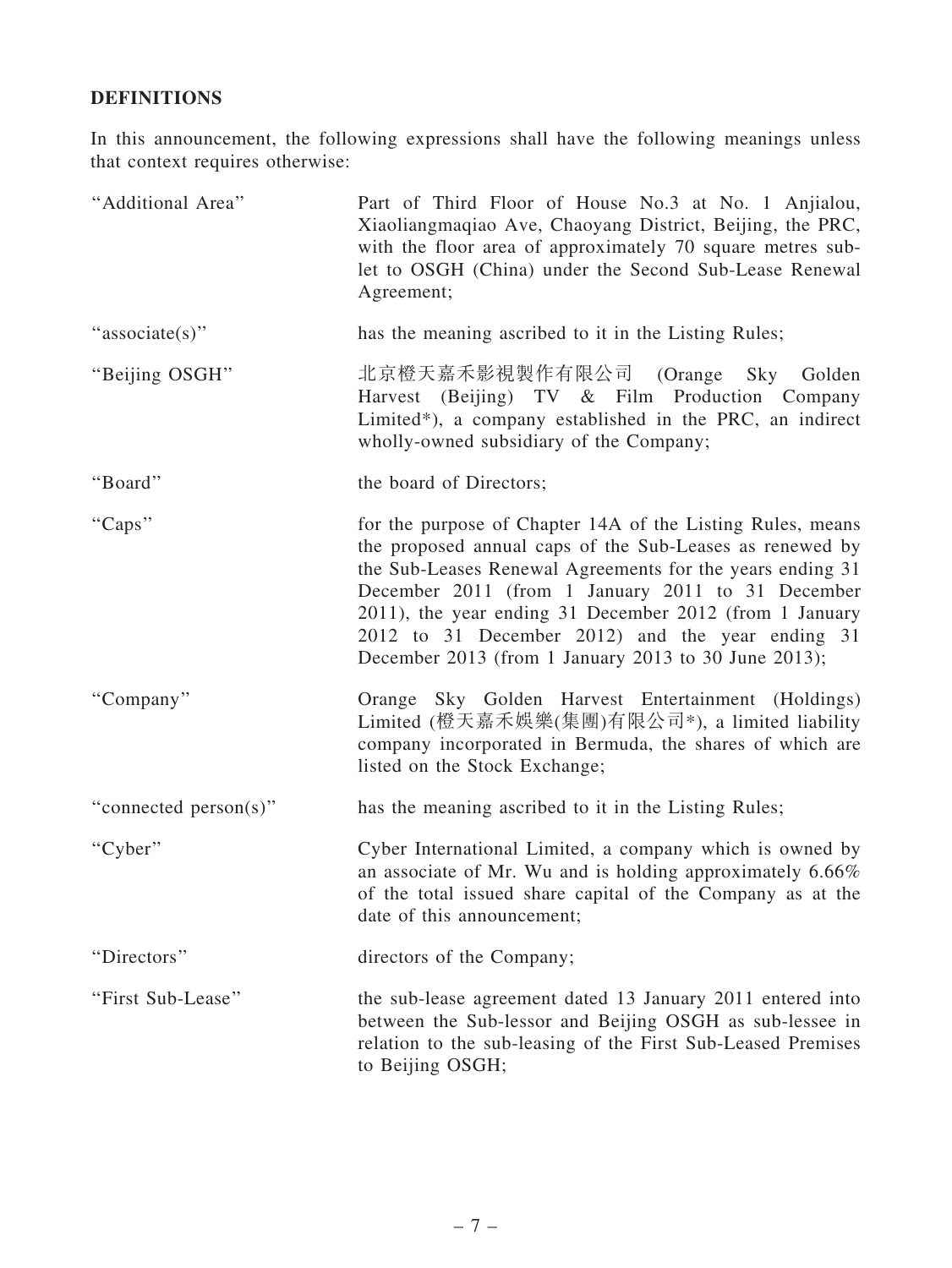| "First Sub-Leased Premises"            | an office premises with a total floor area of approximately<br>166.49 square metres at Part of First Floor and Second<br>Floor of House No.3, No.1 Anjialou, Xiaoliangmaqiao Ave,<br>Chaoyang District, Beijing, the PRC;                                                            |
|----------------------------------------|--------------------------------------------------------------------------------------------------------------------------------------------------------------------------------------------------------------------------------------------------------------------------------------|
| "First Sub-Lease Renewal<br>Agreement" | a renewal agreement dated 5 September 2011 entered into<br>between the Sub-lessor and Beijing OSGH as sub-lessee for<br>renewal of the First Sub-Lease in relation to the First Sub-<br>Leased Premises;                                                                             |
| "Group"                                | the Company and its subsidiaries;                                                                                                                                                                                                                                                    |
| "Hong Kong"                            | Hong Kong Special Administrative Region of the PRC;                                                                                                                                                                                                                                  |
| "Listing Rules"                        | Rules Governing the Listing of Securities on the Stock<br>Exchange;                                                                                                                                                                                                                  |
| "Mainway"                              | Mainway Enterprises Limited, a company which is wholly<br>owned by Mr. Wu and is holding approximately 15.12% of<br>the total issued share capital of the Company as at the date<br>of this announcement;                                                                            |
| "Mr. Wu"                               | Mr. Wu Kebo, a Director and substantial shareholder of the<br>Company;                                                                                                                                                                                                               |
| "Orange Sky"                           | Orange Sky Entertainment Group (International) Holding<br>Company Limited (橙天娛樂集團(國際)控股有限公司), a<br>company which is 80% beneficially owned by Mr. Wu and<br>is holding approximately 20.92% of the total issued share<br>capital of the Company as at the date of this announcement; |
| "OSGH (China)"                         | 橙天嘉禾影城(中國)有限公司 (Orange Sky Golden Harvest<br>(China) Cinemas Co. Ltd.), a company established in the<br>PRC, an indirect wholly-owned subsidiary of the Company;                                                                                                                     |
| "PRC"                                  | the People's Republic of China (for the purpose of this<br>announcement, excluding Hong Kong, Macau Special<br>Administrative Region and Taiwan);                                                                                                                                    |
| "Second Sub-Lease"                     | the sub-lease agreement dated 13 January 2011 entered into<br>between the Sub-lessor and OSGH (China) as sub-lessee (as<br>amended by the<br>supplemented<br>and<br>Supplemental<br>Agreement) in relation to the sub-leasing of the Second<br>Sub-Leased Premises to OSGH (China);  |
| "Second Sub-Leased<br>Premises"        | an office premises with a total floor area of approximately<br>1,354.95 square metres at Part of First Floor and Second<br>Floor of House No.3 at No.1 Anjialou, Xiaoliangmaqiao<br>Ave, Chaoyang District, Beijing, the PRC;                                                        |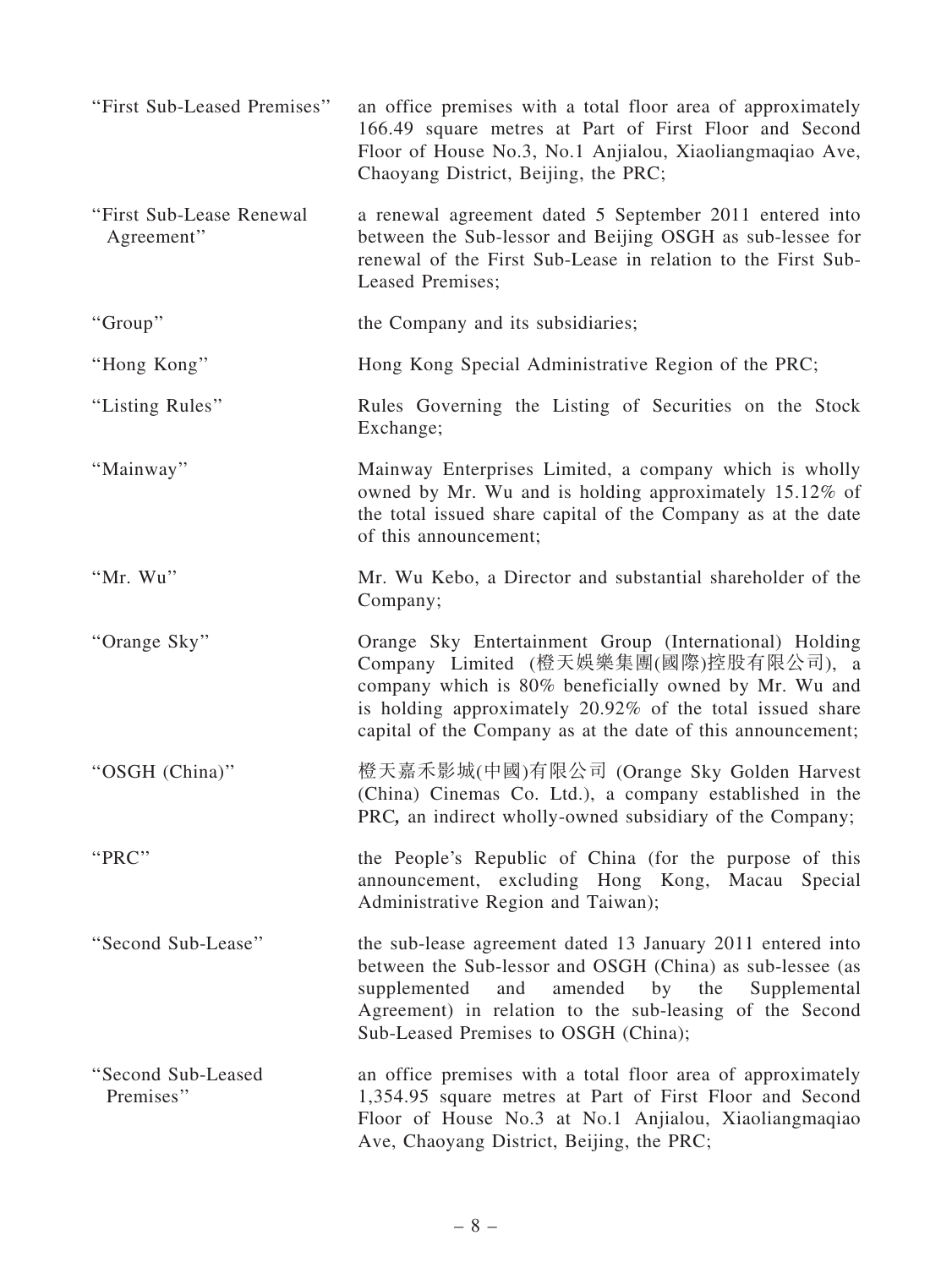| "Second Sub-Lease Renewal<br>Agreement" | a renewal agreement dated 5 September 2011 entered into<br>between the Sub-lessor and OSGH (China) as sub-lessee for<br>renewal of the Second Sub-Lease (as supplemented and<br>amended by the Supplemental Agreement) in relation to the<br>Second Sub-Leased Premises and sub-leasing of the<br>Additional Area; |
|-----------------------------------------|--------------------------------------------------------------------------------------------------------------------------------------------------------------------------------------------------------------------------------------------------------------------------------------------------------------------|
| "Skyera"                                | Skyera International Limited, a company which is wholly<br>owned by Mr. Wu and is holding approximately 21.06% of<br>the total issued share capital of the Company as at the date<br>of this announcement;                                                                                                         |
| "Stock Exchange"                        | The Stock Exchange of Hong Kong Limited;                                                                                                                                                                                                                                                                           |
| "Sub-Leases"                            | First Sub-Lease and Second Sub-Lease;                                                                                                                                                                                                                                                                              |
| "Sub-Leases Renewal<br>Agreements"      | First Sub-Lease Renewal Agreement and Second Sub-Lease<br>Renewal Agreement;                                                                                                                                                                                                                                       |
| "Sub-lessor"                            | 北京橙天影院投資管理有限公司<br>(Beijing Orange<br>Sky<br>Cinema Investment Management Company Limited), a<br>company established in the PRC and wholly owned by Mr.<br>Wu;                                                                                                                                                      |
| "substantial shareholder"               | has the meaning ascribed to it in the Listing Rules;                                                                                                                                                                                                                                                               |
| "Supplemental Agreement"                | the supplemental agreement dated 1 April 2011 entered into<br>between the Sub-lessor and OSGH (China) to supplement<br>and amend the Second Sub-Lease whereby the total floor<br>area of premises sub-let to OSGH (China) under the Second<br>Sub-Lease increased by 106 square metres;                            |
| "HK\$"                                  | Hong Kong dollars, the lawful currency of Hong Kong;                                                                                                                                                                                                                                                               |
| "RMB"                                   | Renminbi, the lawful currency of the PRC; and                                                                                                                                                                                                                                                                      |
| $``q_0"$                                | per cent.                                                                                                                                                                                                                                                                                                          |

In this announcement, the exchange rate of RMB1 to HK\$1.2 is used for reference only.

By Order of the Board Orange Sky Golden Harvest Entertainment (Holdings) Limited Yuen Kwok On Company Secretary

Hong Kong, 5 September 2011